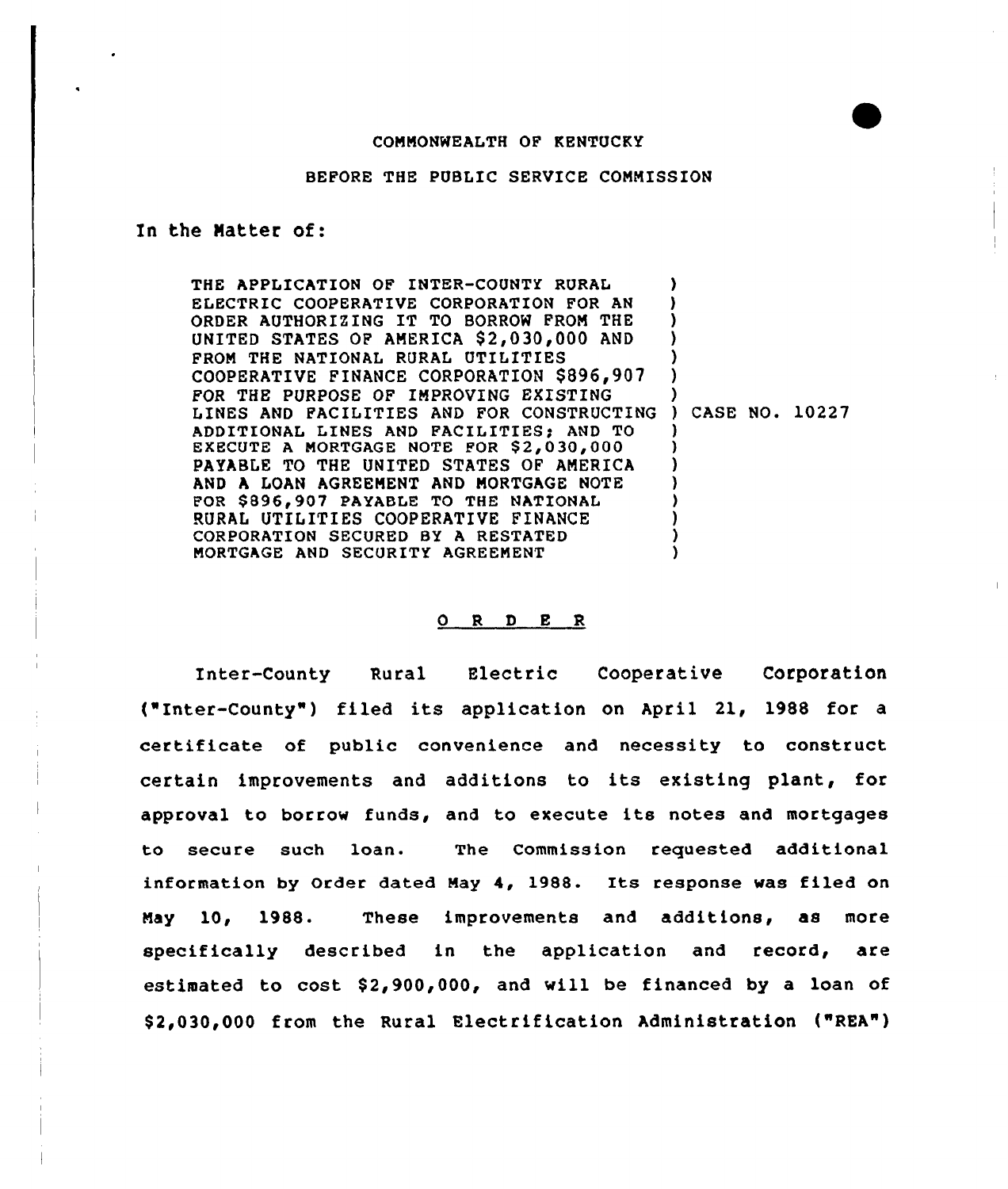and a loan of \$896,907 from the National Rural Utilities Cooperative Pinance Corporation ("CPC").

#### FINDINGS AND ORDERS

The Commission, after consideration of the application and all evidence of record and being advised, is of the opinion and finds that:

1. Public convenience and necessity require the construction by Inter-County of the improvements and additions to its existing plant as described in the application and record, and that a certificate should be granted.

The proposed borrowing from CFC is for lawful objects  $2.$ within the corporate purposes of Inter-County, is necessary and appropriate for and consistent with the proper performance by Inter-County of its service to the public, and will not impair its ability to perform that service.

3. Inter-County is capable of executing its notes as security for the loan as stated herein.

4. Inter-County should utilize the interest rate program which will result in the net lowest cost of money to Inter-County over the term of the financing.

5. Inter-County should notify the Commission of the interest rate option elected for financing approved herein along with a statement as to the basis for the decision.

6. The proceeds from the proposed borrowing should be used only for the lawful purposes set. out in the application and record.

 $-2-$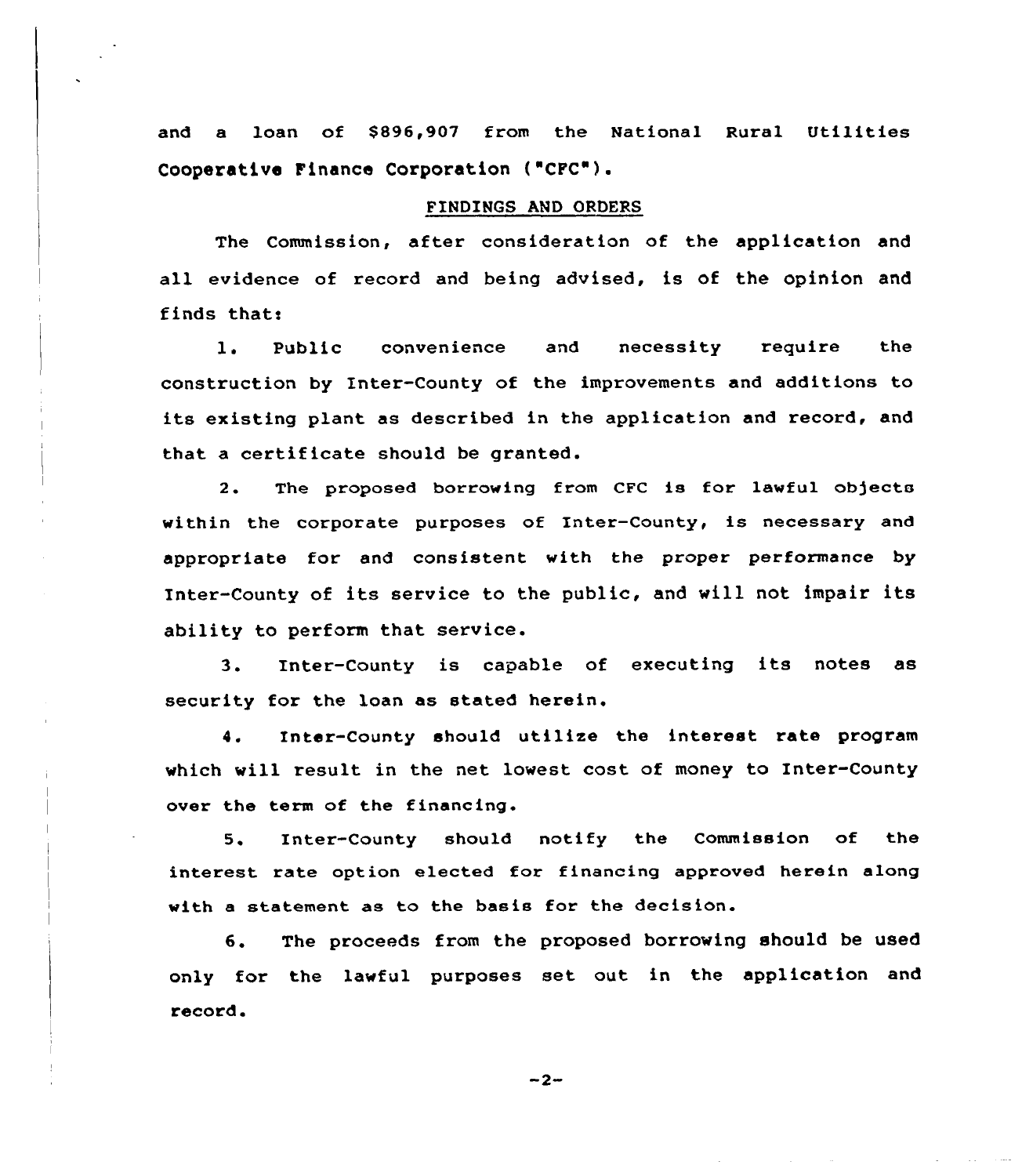7. Inter-county should file, along with its monthly financial report to the Commission, the current interest rate on its variable rate loans outstanding.

8. As the issuance of securities or evidences of indebtedness subject to the control of a federal governmental agency does not require Commission approval, KRS 278.300(10), and as the REA is an agency of the federal government, no action of Inter-County's proposed loans from the REA is required.

IT IS THEREFORE ORDERED that:

l. Inter-County be and it hereby is granted <sup>a</sup> certificate of public convenience and necessity to proceed with the construction and additions as set forth in the application and record.

2. Inter-County be and it hereby is authorized to borrow \$896,907 from CPC for a 35-year period and bearing either a fixed or variable interest rate, as chosen by Inter-County at the time the first monies are drawn from CFC, subject to the provisions and terms of the application with respect to renegotiation of the interest rate.

3. Inter-County be and it hereby is authorised to execute its notes as security for the loan herein authorized.

4. Inter-County shall comply with all matters set out in Findings <sup>4</sup> through <sup>7</sup> as if it was individually so ordered.

Nothing herein contained shall be deemed a warranty or finding of value of securities or financing authorized herein on the part of the Commonwealth of Kentucky or any agency thereof.

$$
-3-
$$